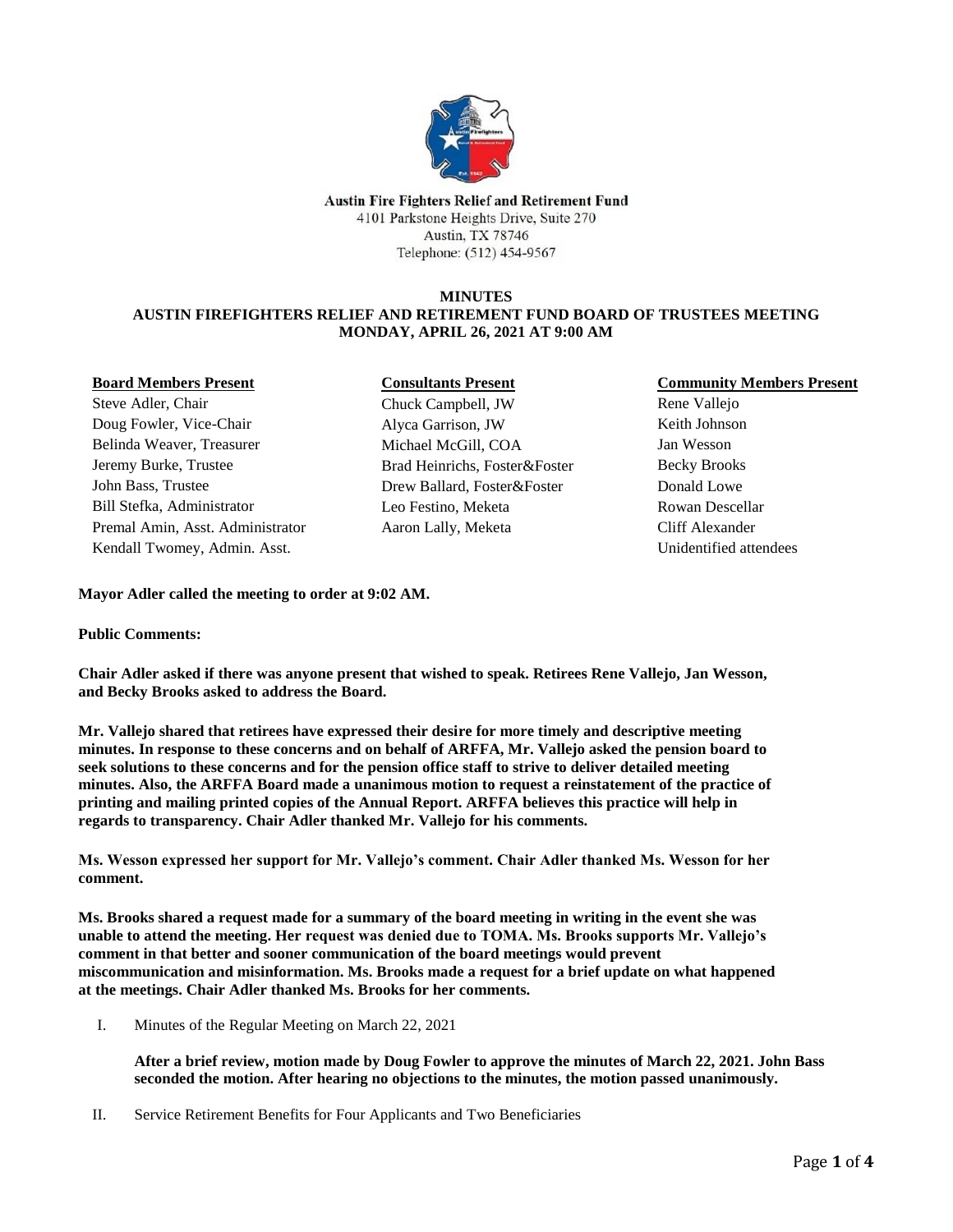**The Board reviewed retirement benefits for four applicants. Jeremy Burke made a motion to approve all retirement benefits as presented. Doug Fowler seconded the motion. With no objects, the motion passed unanimously. The Board reviewed benefits for two beneficiaries. Doug Fowler made a motion to approve all beneficiary benefits as presented. Jeremy Burke seconded the motion. With no objects, the motion passed unanimously.**

III. Final Approval of the Code of Ethics

**Mayor Adler requested to move to agenda item 11 before proceeding. With no comments made by membership on the Code of Ethics, Doug Fowler made a motion to approve the Code of Ethics. Jeremy Burke seconded the motion. The motion passed unanimously.**

- IV. Actuarial Assumptions Discussion with Actuaries and Related Review and Possible Amendment of Fund Rules **Next, Bill Stefka introduced the Fund's actuary, Brad Heinrichs with Foster and Foster, who was attending to discuss the current investment return and payroll growth assumptions in response to the revision of the COLA Policy. The investment return assumption is 7.50% and the payroll growth assumption is 2.00% as of the December 31, 2019 valuation and were approved in conjunction with the April 2020 Experience Study. Mr. Heinrichs presented three exhibits regarding the investment return and payroll growth assumptions. Beginning with the Investment Return History, which is a snapshot of the Fund's performance in investment return from 1985 through 2019. Mr. Heinrichs noted that in the last five years the Fund has had an average 10% return and within the last ten years the Fund has had an average 8% return. Next, Mr. Heinrichs discussed Payroll Growth History, which shows the average payroll growth in the last ten years is 1.9% per year and the active count has grown by 1% per year. Within the last five years, the average payroll growth was 3% per year and the active count has grown by 2% per year. Finally, Mr. Heinrichs presented the table showing the different outcomes, surplus or deficit, with a 25-year amortization period goal based on various payroll growth and investment return percentages. The results show that with the Fund's current 2% Payroll growth and 7.5% investment return, the Fund would have a 21.9-year amortization period and if the Fund contributed -0.81% less, we would have a 25-year amortization period. All in all, the lower the investment return rate and the lower the payroll growth rate, the more money will be required to continue the 25-year amortization period. John Bass mentioned the importance of maintaining consistent return data so that we could make the best-informed decisions. He noted that some of the reported return numbers were net of fees, and some past numbers were gross returns. John Bass mentioned that in the context of improving the overall health and financial flexibility of the fund, we ought to revisit the idea of a more appropriate DROP interest rate. He stated that doing so would help secure the DROP program for the future, reduce risk to the FUND, and provide more financial breathing room to the fund. He asked if Meketa or Foster and Foster had any opinion on that. The Board proceeded to discuss the exhibits and results presented. Mr. Heinrichs recommends the Board continue this discussion with Meketa. Chuck Campbell supports this recommendation before the Board decides. Leo Festino with Meketa said that given the current environment, a lower fixed rate would be appropriate, and that many plans are in the fixed 3% area. Foster and Foster agreed it would be helpful to the FUND's overall health and it would reduce risk to the fund, especially during periods of underperformance. Mr. Festino offered to bring recommendations and the potential impact on the Fund at a later board meeting. Alyca Garrison reminded the Board that the Benefit Improvement Policy now has the incorrect amortization year. The Board review and possibly amend the Benefit Improvement Policy in the Fund Rules at the next board meeting. No action was taken at this time.**
- V. Communication to Members

**Jeremy Burke requested this agenda item as a carryover from the March 2021 board meeting discussion with Chuck Campbell in regards to TOMA and the request made by retirees for a more timely and accurate communication piece. Mr. Burke would also like to address the Annual Reports being available online rather than printed and mailed to members. Chuck Campbell requested the Board should enter closed session due to attorney/client communications pertaining to this agenda item.** 

**At 10:14 am, the Board entered closed session. Closed session concluded at 10:49 am. No action was taken during closed session.**

**After hearing legal advice given by Chuck Campbell in closed session and the conversations that have occurred, Jeremy Burke asked the Board whether draft minutes sent and posted by staff early could be a viable solution. Mayor Adler agreed with the caveat that until it is adopted by the Board that it is not**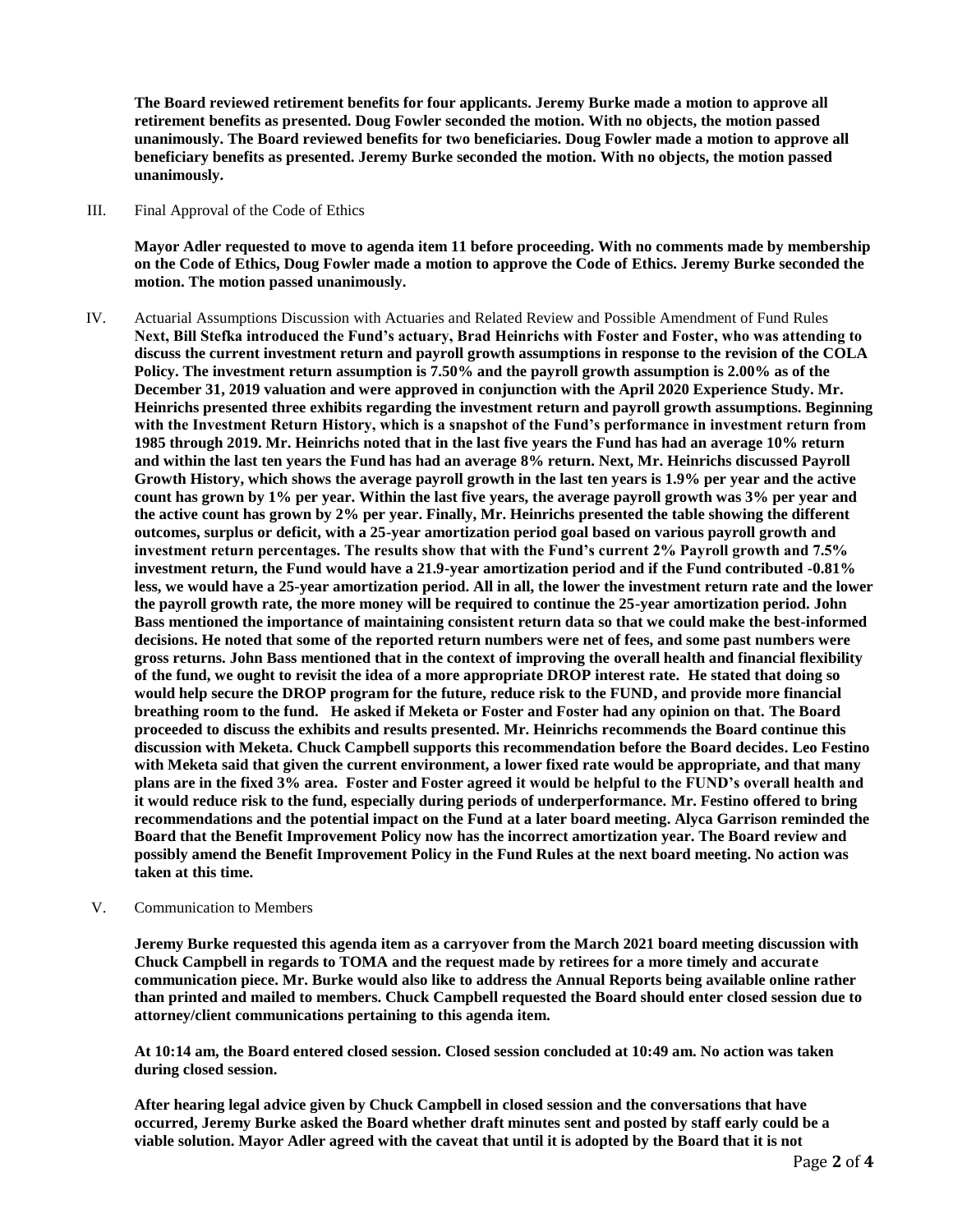**recitational to what happened at the meeting. Mr. Burke requested pension staff provide a timeline for posting and sending draft minutes. He also requested the draft minutes include a watermark on each page and a disclaimer stating the piece is a draft only and has not been approved. In addition, Doug Fowler requested pension staff provide quarterly communication to membership in the form of a newsletter stating it may offset the needs of the individuals requesting more information. Responding to Mr. Fowler's request, Bill Stefka asked if prior approval of the quarterly communication to membership is required. Mayor Adler gave pension staff responsibility to distribute the quarterly reports after Trustees have given suggestions. Chuck Campbell agreed that pension staff should produce the draft minutes and any changes could be made by Trustees at the board meeting. Mr. Burke requested the distribution of draft minutes should not deviate from the current process for sending and posting minutes. Mayor Adler verbally agreed with nods from other Trustees. No motion necessary.**

**Moving onto discussing the Annual Report, Premal Amin reminded the Board that the Annual Report is posted on the website and a hard copy is available upon request. Pension staff requested a quote for printing and distributing the Annual Report to all retirees finding it to be costly. Doug Fowler agreed printing and mailing Annual Reports is an unnecessary expense but stressed communicating with members where to access the Annual Report and how to request a hard copy. Jeremy Burke requested Rene Vallejo discuss this information with the ARFFA Board. Mr. Vallejo agreed. No motion necessary.**

#### VI. Cybersecurity

**Premal Amin reviewed the current cybersecurity parameters in place by pension staff, Vintage IT, the Pension website. Mr. Amin shared that Vintage IT conducts a full security test every three years but has offered to conduct one sooner if the Board requests. Mr. Amin tried to meet with the COA Cybersecurity Department and will continue to do so before the next meeting. Then, Jeremy Burke requested pension staff receive security training. No motion necessary.**

### VII. RFP for Trustee Election Service Providers

**Bill Stefka reviewed the information garnered from contacting other pension groups noting the majority expressed an RFP was unnecessary when choosing an election service provider. After further discussion regarding when the Board should choose a service provider, the Board requested Mr. Stefka recommend election service providers at the next board meeting instead of creating an RFP. Belinda Weaver requested Mr. Stefka provide what due diligence each pension group used when choosing a vendor and the process length. No action was taken at this time.**

### VIII. Office Operations

**Doug Fowler requested this agenda item to discuss reopening the pension office, staff work outputs, and the Pension website. Bill Stefka notified the Board that Premal Amin and Kendall Twomey are in the office regularly. Although Mr. Stefka is working remotely due to his age and past health issues in regards to COVID, Mr. Stefka expressed confidence in work completion and the continued communication between staff daily. Mr. Fowler expressed his understanding for Mr. Stefka's concerns, he also stated his belief in the importance of Mr. Stefka working in the office for everybody to provide their valuable services. After informing the Board of the reintegration plan the City of Austin is implementing, Belinda Weaver requested Mr. Stefka create a reintegration plan for the Board to review and discuss at the next meeting. Following further discussion, Mayor Adler requested Mr. Stefka provide a reintegration plan for pension staff and a reintegration plan for the Board at the next meeting. No motion was necessary.**

**Moving on, the Board discussed staff work outputs. Doug Fowler requested pension staff provide a report to the Board containing work completion, communication, and time spent on tasks to gain a better understanding of the Pension office. No motion was necessary.**

**Next, the Board discussed the Pension website. Doug Fowler requested pension staff communicate more with members through quarterly communications. John Bass shared that the Primer he and Premal Amin are working on will provide links to content already on the website and will prompt members to expect a quarterly newsletter. While agreeing with the request for more communication and the Primer, Jeremy Burke expressed concerns with requesting staff provide a work outputs report. After some discussion, Mr. Fowler clarified that the request was made to gain a better understanding of the office process, general workday tasks, and**